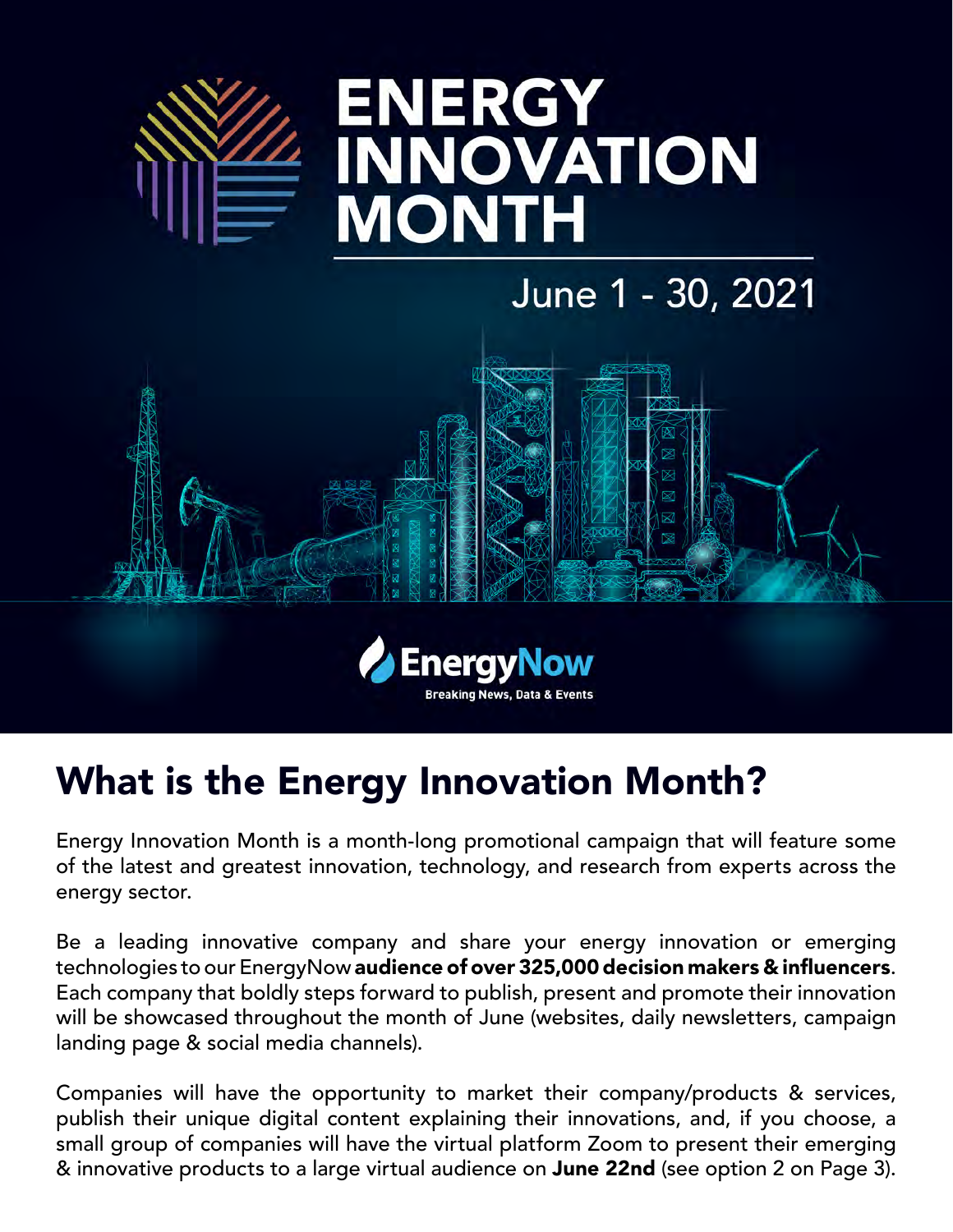

June 1 - 30, 2021



### Why Participate in the EnergyNow Energy Innovation Month Campaign?

- Market Your Innovation & Publish Content detailing what makes your innovation unique and the problems it solves
- Showcase Your Innovation in a 5 minute online presentation to interested customers, investors, and influencers
- Connect with industry stakeholders and potential customers
- Fuel new sales opportunities and industry partnerships
- Generate brand exposure for your company and innovation